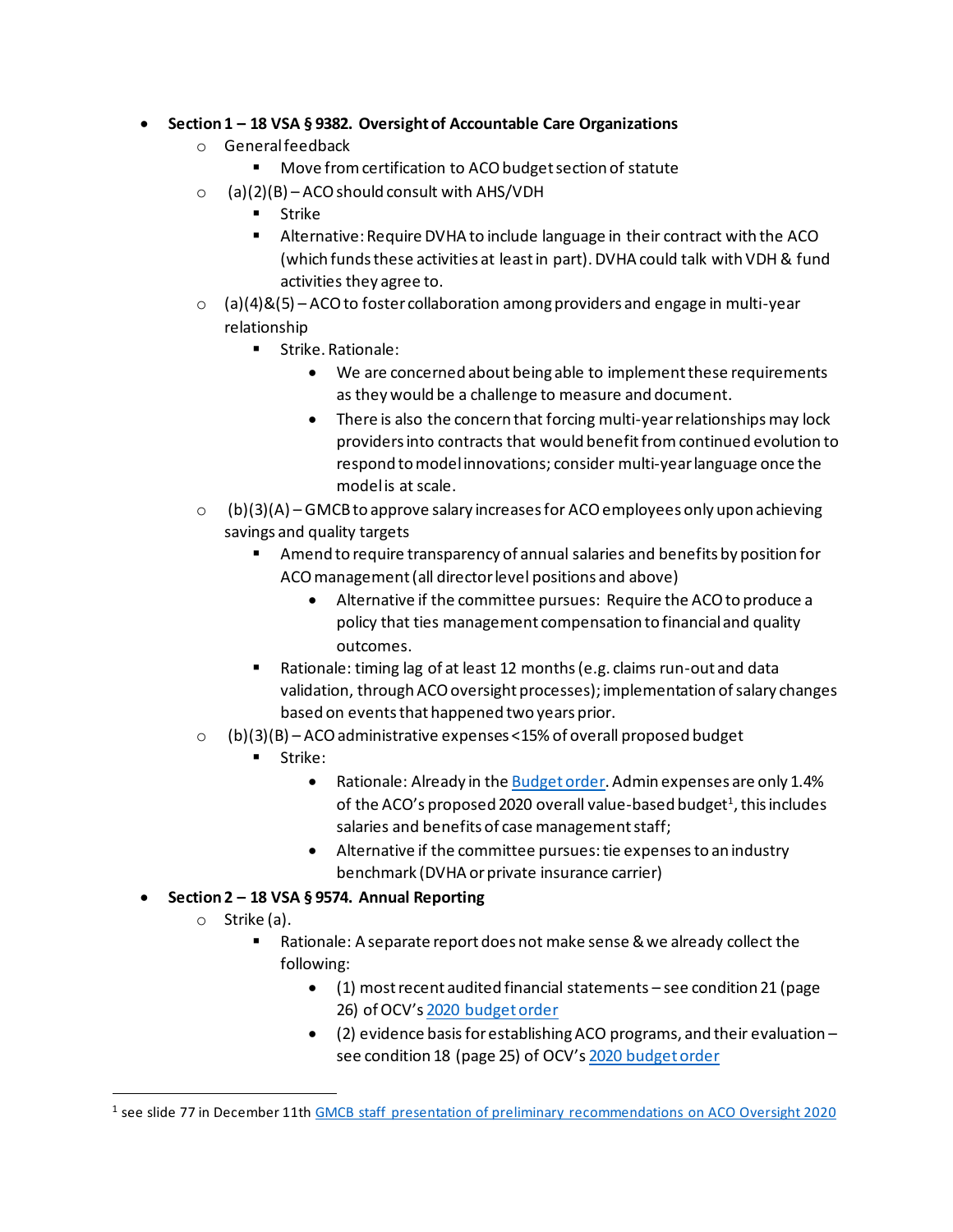- (3) benchmark data see condition 19 (page 25) of OCV's [2020 budget](https://gmcboard.vermont.gov/sites/gmcb/files/documents/payment-reform/FY20%20ACO%20Budget%20Order%2C%20OneCare%20Vermont%3B%2019-001-A.pdf)  [order](https://gmcboard.vermont.gov/sites/gmcb/files/documents/payment-reform/FY20%20ACO%20Budget%20Order%2C%20OneCare%20Vermont%3B%2019-001-A.pdf)
	- o While we agree that quality should be tracked and evaluated, this does not make sense in an annual report as outlined here
- (5) ACO's administrative costs se[e Part 4 Question 4 a and b](https://gmcboard.vermont.gov/sites/gmcb/files/files/payment-reform/GMCB%20ACO%20Budget%20Submission%202020%20Final.pdf) and [Appendix 4.2](https://gmcboard.vermont.gov/sites/gmcb/files/files/payment-reform/2020%20Section%204.1-4.5%20Appendix%20-%20Financial%20Information%20-%20For%20GMCB%20-%20FINAL.xlsx) of the ACO's 2020 budget submission
- (6) the amount of shared savings achieved, how distributed and the criteria for distribution – se[e Rule 5.209](https://gmcboard.vermont.gov/sites/gmcb/files/Rule%205.000.pdf) Provider payment (page 16); the ACO submits its policy on shared savings distribution under certification and then reports on actual and projected settlement via the budget process[\(Appendix 4.4](https://gmcboard.vermont.gov/sites/gmcb/files/files/payment-reform/2020%20Section%204.1-4.5%20Appendix%20-%20Financial%20Information%20-%20For%20GMCB%20-%20FINAL.xlsx)of 2020 budget submission), and once final provides settlement details by hospital
- Alternative: We do not (formally) collect (4) ACO's public outreach efforts, but could easily incorporate into the budget review process.
- $\circ$  Strike (b) quality metrics. Rationale:
	- This does not align with existing All Payer Model quality framework, and does not reflect what is traditionally captured in quality measurement
	- Adds administrative burden of additional quality measurement on Vermont providers and the ACO.
- **Section 3 – Accountable Care Organizations; Two-Year Budget and Reporting Cycle; Report**
	- o Strike & revisit when the ACO is at scale. Rationale:
		- **E** GMCB-DVHA conducted a study o[n multi-year budgets](https://gmcboard.vermont.gov/sites/gmcb/files/files/resources/reports/Act%20113%20Section%2014_Multi-year%20budget%20memo%20for%20review.pdf) in response to Act 113, which was submitted to HHC, HHS, SH&W, and SF;
		- Because we are not yet at scale, it may be premature to move to multi-year budgets; furthermore, the state has obligations to report to CMS on APM progress on an annual basis, and is required to set the Medicare benchmark annually.
- **Section 4 – 18 VSA § 9454. Hospitals; Duties** 
	- $\circ$  (a)(7): Replace with more general language allowing for consideration of reimbursement rates in the budgets & the ability to discuss currently confidential material for sustainability planning & commercial charge approvals. (see below)
	- o (c) (0.5%) Include in the study suggested for Secs 7-10. Rationale:
		- need to understand the cost to the state as well as the administrative burden to providers; some Vermont hospitals have 80+ payers and depending on fluctuation of rates, this could be a substantial lift in terms of reporting volume
- **Section 5 – 18 VSA § 8915. Designated and Specialized Service Agency and Preferred Provider Organization Budget Review**
	- o Amend to use Brattleboro Retreat oversight language from last year.
		- Rationale: Given the board's lack of regulatory levers over designated agencies, or their primary funding source (Medicaid), we recommend a review for solvency and transparency. Also provides the board insight into the DA's role in sustainability of rural health care (regulatory integration).
	- o Preliminary Funding Request: limited oversight would require an additional 1 FTE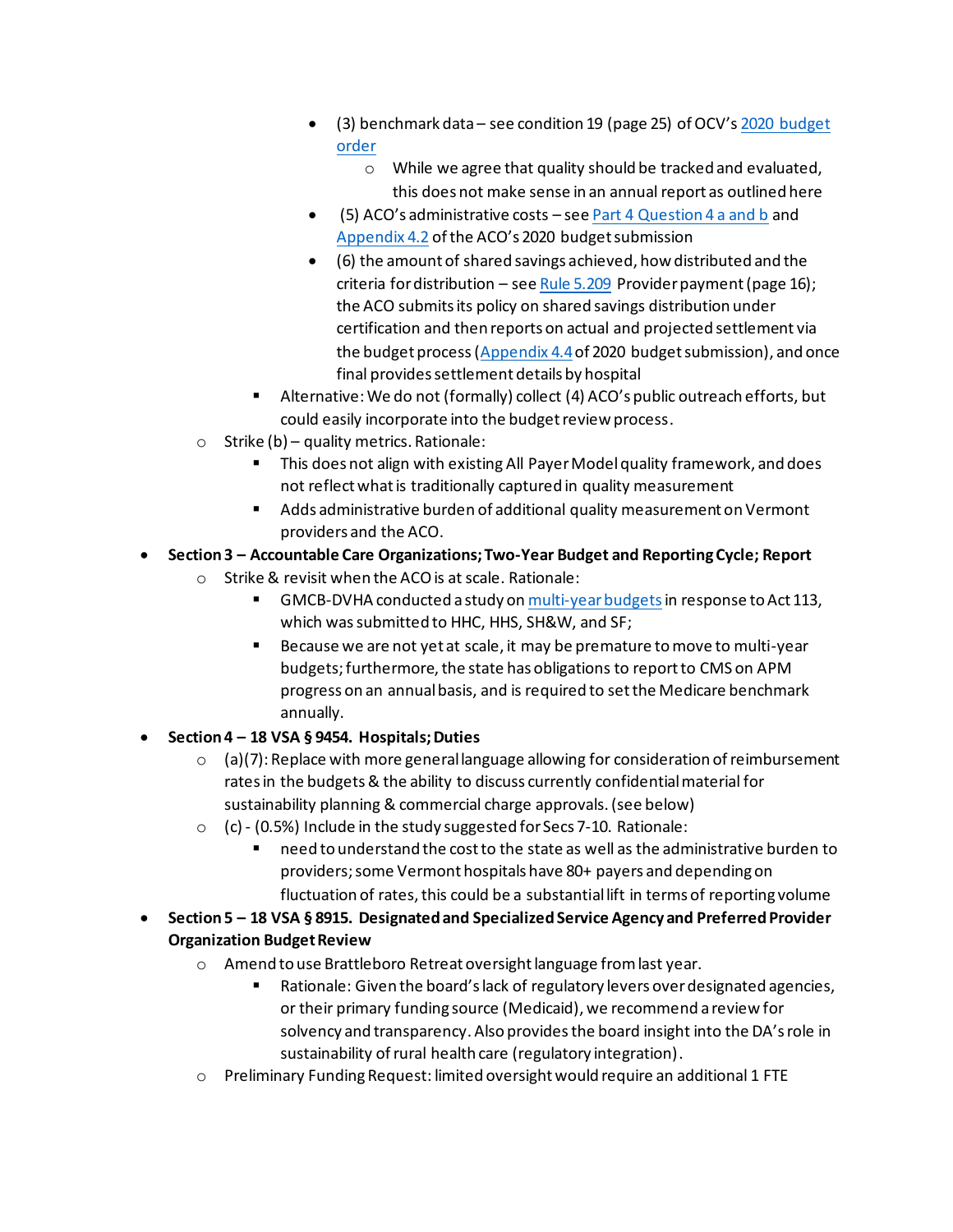- We are neutral on funding source possibilities are bill back or GF. If bill back, then bill back statute would need to be changed.
- **Section 6 – 18 VSA § 9374. Board Membership; Authority**
	- $\circ$  We are neutral on this language, however it may be useful to consider what happens if no qualified provider applies for the position (which has happened before).
- **Sections 7 through 10 18 VSA § 9375. Duties; 18 VSA § 9376. Payment Amounts; Methods; 18 VSA § 9384. Health Care Contract Review; 18 VSA § 4062. Filing and Approval of Policy Forms and Premiums;**
	- o Replace with a study:
		- We recommend a study to understand what it would take to implement FFS rate setting, but also to consider additional methodologies as we transition away from FFS and toward fixed payments, for example global budgets. Among other topics, study could explore the number of legal FTEs required to review and approve contracts under a FFS model, the volume of insurers and the number of their programs and rates that they set, and the extent of impact that this could have on the total cost of care under the All payer model as well as sustainability of rural health care institutions. Commercial insurance rate-setting only impacts 92,000 Vermonters.
		- Require insurers and DVHA to provide data necessary to determine current reimbursements & allow for confidentiality of this data.
		- Funding: contractual support for consultants would be beneficial, including the potential for actuarial support & ERISA analysis. Working on cost estimate.
		- Due: January 15, 2021
	- $\circ$  For section 10: we can provide an analysis of increases of admin exp over 5 years, compared to CPI (to be delivered by end of March 2020) or add to study for January.
- **Section 11 – 18 VSA § 9418c. Fair Contract Standards**
	- o Neutral
- **Section 12 – Public Employee Attribution to Accountable Care Organizations; All-Payer ACO Model; Report**
	- o GMCB will provide scale target performance and ACO scale strategy submitted via ACO oversight processes; GMCB recommends delivering this report as soon as possible to continue scale momentum.